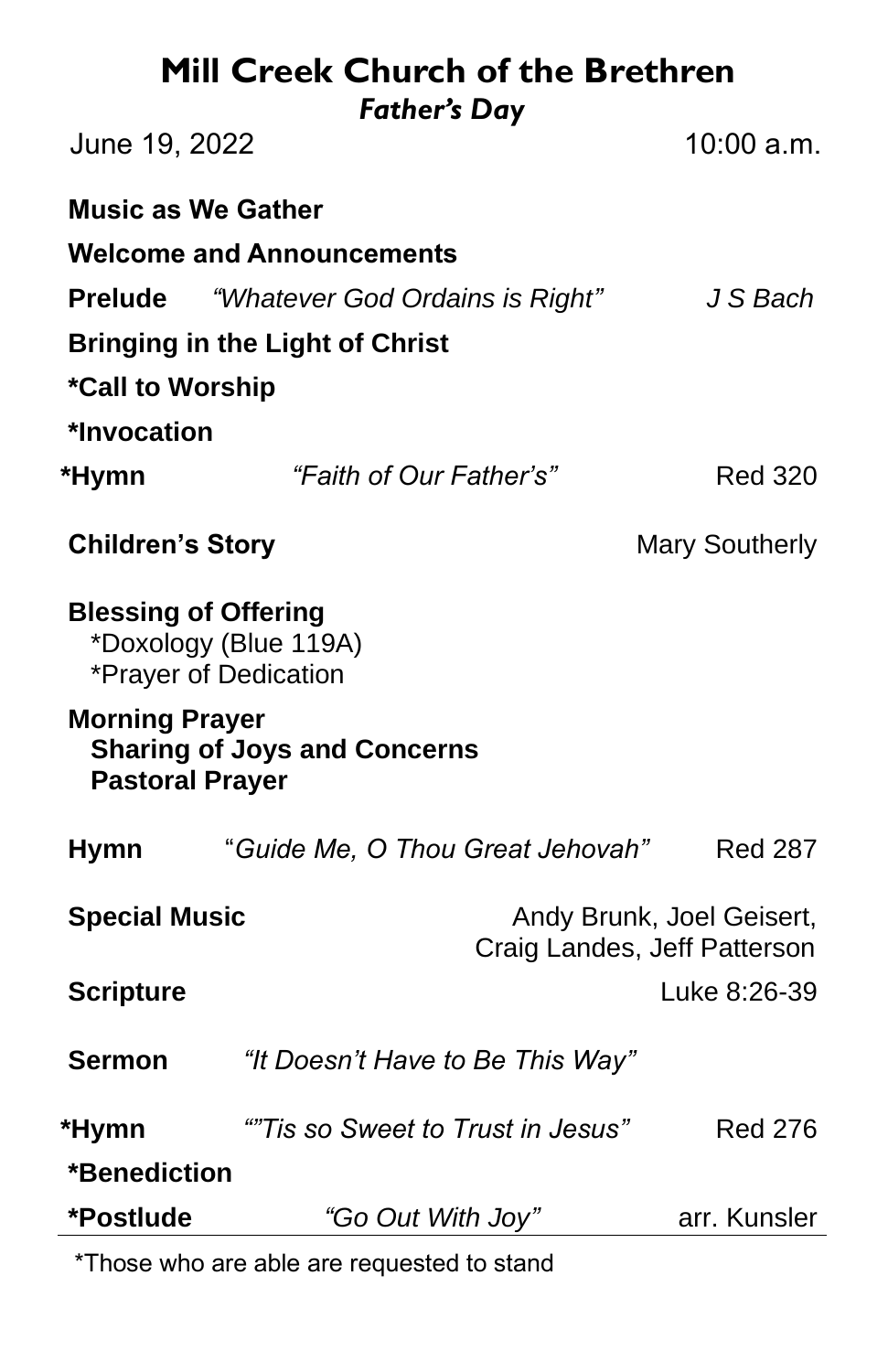Happy Father's Day!

# **Assisting in Worship**

*PREACHER: Glenn E. Bollinger* **WORSHIP LEADER:** Camala Kite **CHORISTER:** Donna Hill **ORGANIST:** Janet Weller **PIANIST:** Becky Hummel **SPECIAL MUSIC:** Andy Brunk, Joel Geisert, Craig Landes, Jeff Patterson **CHILDREN'S STORY:** Mary Southerly **ACOLYTES:** Jocelyn & Nora Vaughan **NURSERY:** Christina McAllister, Taryn Landes **LIVESTREAM:** Jamin Engel, Dick Halterman, Brant Somma **AUDIO/VISUAL:** Jon Wenger **USHERS:** Gary Cline, Bill Diehl

> *Mill Creek Church services are Live Streamed. If you have concerns about being on camera, ask an usher about our "video-free" zones.*

# **Today – June 19, 2022**

10:00 a.m. Worship Service, Livestream worship (9:50 prelude) 11:00 a.m. Sunday School and Sunday School and Sunday School and Sunday School and Sunday School and Sunday School

*Children, ages 2-4 & grades K-5 attending Sunday School, may be picked up in the Sanctuary at noon, after Sunday School is over.*

#### **This Week**

June 20, 9 a.m.-5 p.m. Bible Day Camp Prep Day June 21-24, 9 a.m.-12 noon Bible Day Camp June 22, 6:30-8:00 p.m. Sr. High Hang Time

**Scripture Readings** – 2 Kings 2:1-2, 6-14; Psalm 77:1-2, 11-20; I Kings 19:15-16, 19-21; Psalm 16; Galatians 5:1, 13-25; Luke 9:51-62

# **Next Sunday – June 26, 2022**

| $10:00$ a.m. | Worship Service, Livestream worship (9:50 prelude) |
|--------------|----------------------------------------------------|
| 11:00 a.m.   | <b>Sunday School</b>                               |

# **Last Sunday – June 12, 2022**

Worship: 132 **Sunday School: 107** Sunday School: 107 General Offering: \$5,555.00 Envelopes: \$10 Special Services: \$20.00

# **Mark Your Calendar**

July 10-14 Church of the Brethren Annual Conference in Omaha, NE July 23-28 National Youth Conference August 14 Outdoor Worship at Grand Caverns Park September 25 Ladies Tea